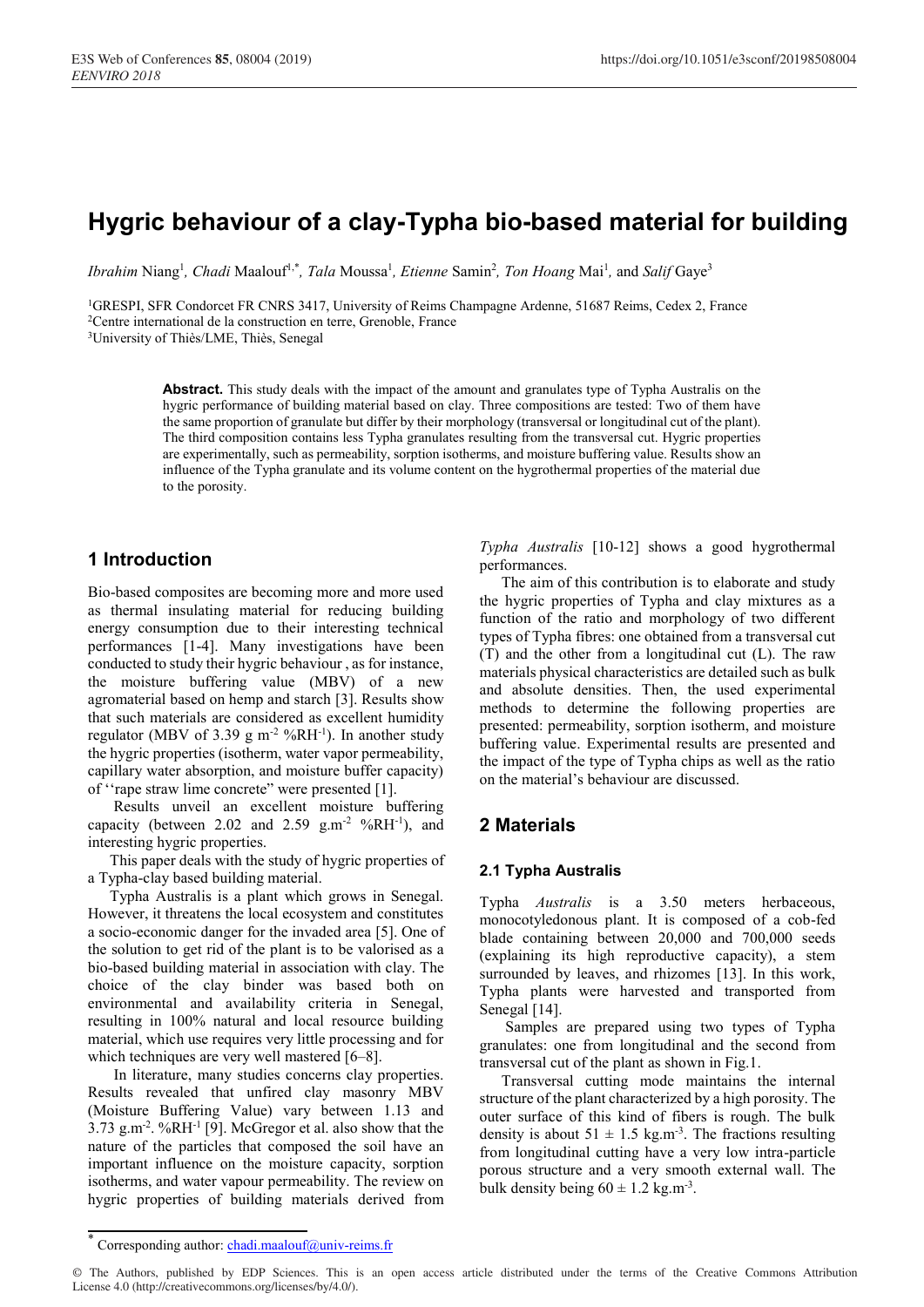

**Fig. 1.** Methods for cutting Typha plant into longitudinal (L) and Transversal (T) chips.

Fig.2 shows that the longitudinal fraction is smaller than the transversal fraction. In addition, the longitudinal fraction is formed of thinner chips that do not contain macrospores.



**Fig. 2.** Grain size distribution curve of Typha chips.

### **2.2 Clay**

Clay soil from "Thicky town" (Thiès region in Senegal) is used for the samples preparation. Granularity and plasticity tests were carried out to examine if it is suitable to be used as a building material. Fig. 3 shows that this clay is composed of 62% fine particles.

Atterberg limits are determined to define indicators qualifying the plasticity and predict the behavior of the soil according to the water content variations [15]. Three geotechnical parameters are determined. First, liquidity limit [WL] (the water content of a soil at the point of transition between the liquid and plastic states). Then, plasticity limit [WP] (the water content of a soil at the point of transition between the plastic and solid states).

Finally, the plasticity index [Ip] which is the difference between the limits of liquidity and plasticity. This parameter allows the evaluation of the water content range in which the soil is in the plastic state. The results shown in Table 1 [16] show that the Thicky clay has to be considered as a plastic soil (Table 2).



**Fig. 3.** Thicky soil granulometric analysis [16].

| Table 1. Atterberg limits of Thicky soil [16]. |  |  |  |  |  |
|------------------------------------------------|--|--|--|--|--|
|------------------------------------------------|--|--|--|--|--|

| Liquidity<br>limit (WL)  | $50.2\%$ |
|--------------------------|----------|
| Plasticity<br>limit (WP) | 19.2%    |
| Plasticity<br>index (Ip) | 31.0%    |

**Table 2.** Classification of the plasticity degree as a function of the plasticity index [6]**.**

| Plasticity<br>index | Plasticity degree     |
|---------------------|-----------------------|
| 0 < IP < 5          | Non-plastic           |
| 5 < IP < 15         | Moderately<br>plastic |
| 15 < IP < 40        | Plastic               |
| IP > 40             | Very plastic          |

#### **2.3 Materials formulation**

Different mixtures are prepared (Table 3) [17] in order to estimate the influence of Typha granulates mass and fraction type on the behavior of this eco-material. Both formulations (L-80/20 and T- 80/20) produced by both L and T fraction. The measured bulk density varied between 300 and 330 kg.m<sup>-3</sup>. The third formulation  $(T-66/33)$  was made from T granulates. The measured bulk density is between 500 and 600 kg.m<sup>-3</sup>.

**Table 3.** Material characteristics.

| Formulation                            | $L - 80/20$                                        | $T - 80/20$                                 | $T - 66/33$                                 |
|----------------------------------------|----------------------------------------------------|---------------------------------------------|---------------------------------------------|
| Raw<br>materials                       | Typha:<br>longitudinal<br>cutting<br>Clay<br>Water | Typha:<br>cross<br>cutting<br>Clay<br>Water | Typha:<br>cross<br>cutting<br>Clay<br>Water |
| Weight                                 | 33                                                 | 28                                          | 15.5                                        |
| proportion                             | 66                                                 | 70.5                                        | 81                                          |
| (%)                                    | 1                                                  | 1.5                                         | 3.5                                         |
| Density<br>$(kg.m^{-3})$               | 323.0                                              | 304.3                                       | 585.5                                       |
| Standard<br>deviation<br>$(kg.m^{-3})$ | 9.7                                                | 1.3                                         | 3.9                                         |

It can be seen that aggregates produced by longitudinal cut (L-80/20) present the highest standard deviation value. Indeed, it should be noticed that they broke up quickly after the drying phase. This is due to the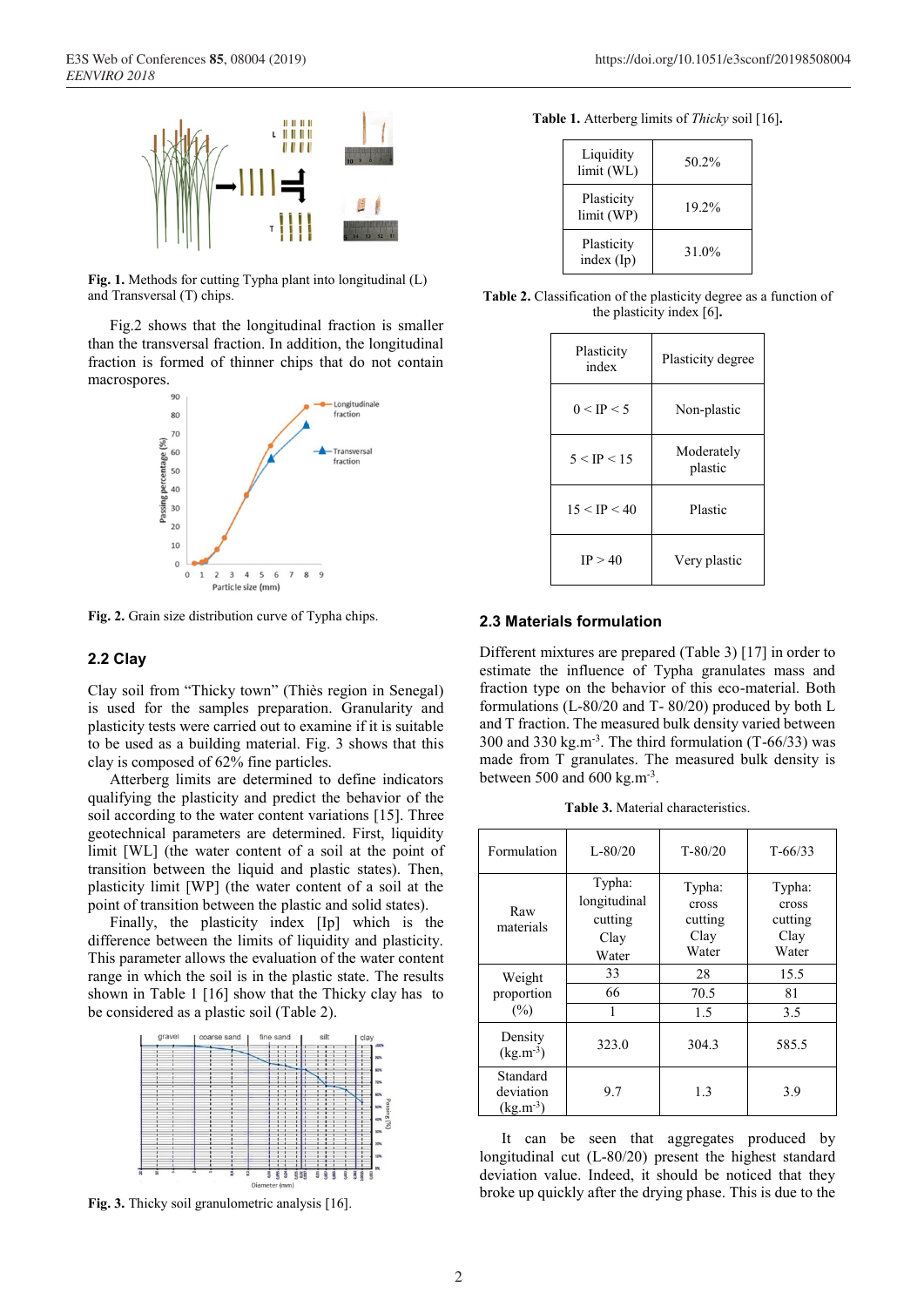morphology of these particles. In fact, because of their low roughness, they adhere less to the binder.

# **3 Methods**

#### **3.1 Permeability**

Water vapour permeability  $\delta v$  (kg.m<sup>-1</sup>.s<sup>-1</sup>Pa<sup>-1</sup>) defines the ability to allow water vapour to pass throughout a material under a gradient of vapour pressure. The sample is put in a chamber where a solution of saturated (potassium nitrate  $KNO<sub>3</sub>$ ) salt is placed in a cup right underneath for the wet cup protocol, or anhydrous salt (calcium chloride anhydrous  $CaCl<sub>2</sub>$ ) for the dry cup protocol [18]. The overall system is conserved into a climatic chamber set to 50% RH at 23°C as shown in Fig.4.

First, the flow of water vapor through the test sample G is calculated. It corresponds to the slope of the curve representing the evolution of the overall mass of the "cup and sample assembly" as a function of time. The vapor flux density of the vapor g is deduced by the formula (1) where A represents the exchange surface between the sample and the water vapor. The water vapor permeance W (kg.  $m^{-2}$ .sec<sup>-1</sup>.Pa<sup>-1</sup>) is calculated using the formula (2).

$$
g = \frac{G}{A} \tag{1}
$$

$$
W = \frac{G}{A. \Delta_{\rho v}}\tag{2}
$$

$$
\delta = W \times d \tag{3}
$$

$$
\mu = \frac{\delta_a}{\delta} \tag{4}
$$

The water vapor permeability  $\delta$  of the material is calculated by the formula (3). The resistance factor to water vapor  $\mu$  is given by equation (4).



**Fig. 4.** Typha clay samples for permeability measurements.

#### **3.2 Sorption isotherm**

Sorption tests were carried out according to the standard [19]. Five samples of size  $10x10x10$  cm per mixture were prepared. They were dried for 7 days at 50 °C and 5% RH until they reach the dry state.

They were then placed in a climatic chamber at 23 °C and at various RH levels: 20, 40, 60, 80, and 97% as presented in Fig.5. At each humidity level, measurements were carried out until mass variation for three successive weighs less than 0.1% of the total mass. An additional measurement was performed in a hygrostat at 97% RH using a potassium sulfate saturated solution.



**Fig. 5.** Typha clay samples for sorption isotherm.

#### **3.3 Moisture buffering value**

Moisture buffering value characterizes the ability of a material to dampen relative humidity variations. Based on a specific protocol [20], it is defined as :

$$
MBV = \frac{\Delta m}{A. (HR_{high} - HR_{low})}
$$
 (5)

where Δm is the mass variation during the absorption or desorption phase (g), A is the exchange surface  $(m^2)$ , HRhigh and HRlow are the high and low relative humidity during the cycle. It is expressed in  $g.m^{-2}$ . %RH $^{-1}$ . Samples of dimensions (100 x 100 x 50 mm<sup>3</sup>) are subjected to several dynamic sorption and desorption cycles during which the relative humidity is successively set at 75% for 8 hours then at 33% for 16 hours (Fig.6). Test is stopped when the mass variation during adsorption phase is less than 5%, in 3 consecutive days.

A preliminary phase of mass stabilization is necessary where the samples are placed in a climatic chamber maintained at  $23 \degree$  C and 50% relative humidity.



**Fig. 6.** Typha clay samples for MBV measurements.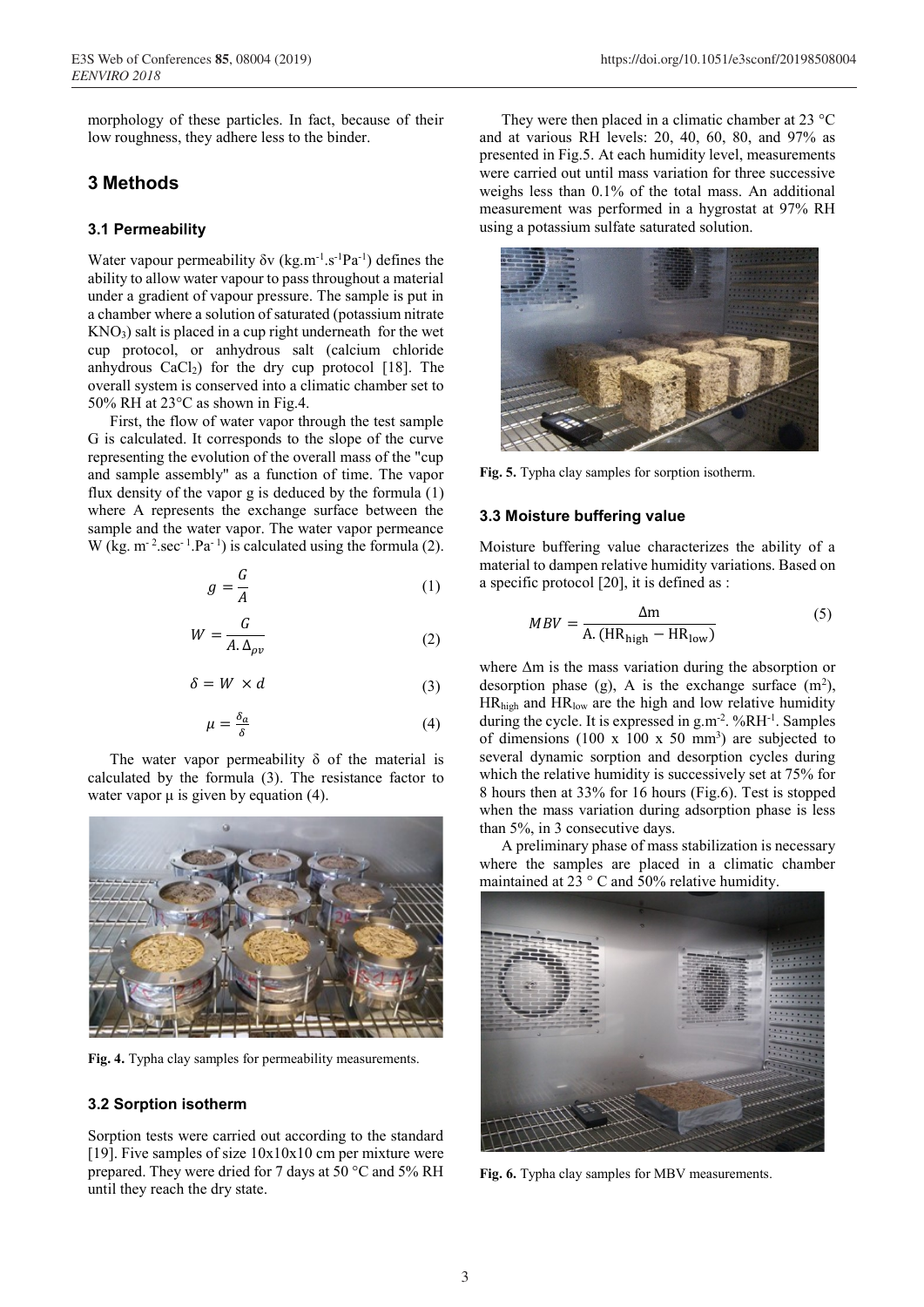# **4 Results**

#### **4.1 Permeability**

Water vapor permeability results are recapitulated in Table 4. Clay amount has an important effect on the moisture transfer throughout the material. Results show that while the binder amount is greater (T-66/33), the water vapour resistance increases.

The difference in permeability level between these two mixtures is due to the fact that the T-80/20 composition contains a larger amount of macrospores than in the L-80/20 composition.

**Table 4.** Permeability and resistance to water vapour as a function of the mixture.

| Formulati   | $\delta$ (wet | $\delta$ (dry | $\mu$ (wet) | $\mu$ (dry) |
|-------------|---------------|---------------|-------------|-------------|
| 0n          | cup)          | cup)          |             |             |
| $L - 80/20$ | $1.54E-10$    | $6.16E-11$    | 1.29        | 3.75        |
| $T - 80/20$ | 1.56E-10      | 5.34E-11      | 1.28        | 3.25        |
| $T - 66/33$ | 8.0E-11       | 2.83E-11      | 2.5         | 7.06        |

#### **4.2 Sorption isotherm**

Fig. 7 shows the average adsorption curves of different samples from the three tested formulations. The shape of the curves obtained can be assimilated to a type 2 sigmoid according to the theory of Brunauer, Emmett, and Teller (BET). According to the IUPA classification [21], this is a typical behaviour of cellulosic materials [22], [23]. Results show that the ratio between water content and RH is a non-linear function. For example, the water content reaches 4% while RH is less than 60% for the T-80/20 formulation. For greater RH, the water content reaches 12.9%.



**Fig. 7.** Adsorption isotherms of Typha clay material.

The Typha amount has an effect on water adsorption of the composite. The Typha chips from a transverse cut of the plant increases the material water content. This can be explained by the porosity level (large quantity of mesopores) which enhances the adsorption and capillary condensation in the material [24].

However, a greater clay amount (T-66/33 formulation) slows down the adsorption phenomenon.

#### **4.3 Moisture buffering value**

Fig. 8 shows the water content evolution in the composite during three cycles of variation of RH at isothermal conditions. The L-80/20 composition have the greater amplitude of uptaking and rejecting water content. That is to say that its sensitivity to ambient humidity is the most important of the three mixtures.

Table shows the moisture buffering values, which varies between 3.23 to 4.3  $g.m^{-2}$  %.RH<sup>-1</sup>. According to Rode classification [20], Typha-clay agromaterial can be classified as an excellent moisture regulator (MBV > 2 g.m-2 .%RH-1 ). Measurements show that, at equivalent binder dosage, samples having chips from transverse cut present a lower moisture buffering value (3.71 g.m-2 .%RH-1 ) compared to those made by Typha fibers from longitudinal cut  $(4.3 \text{ g.m}^{-2.9}/6\text{RH}^{-1})$ . This could be explained by the porous structure of the longitudinal Typha fibers mainly composed of mesopores which are able to adsorb and desorb water more than macrospores presented in transversal fraction.

It should also be noted that for the same type of aggregate, an amount of additional binder leads to a decrease in the capacity of the moisture regulator material from 3.71 to 3. 23 g m<sup>-2</sup>% RH<sup>-1</sup>.



**Fig. 8.** Mass monitoring during MBV test.

**Table 5:** MBV values of the formulations.

| Formulation | MBV $(g.m^{-2}.\%RH^{-1})$ | Standard deviation<br>$(g.m^{-2}.\%RH^{-1})$ |
|-------------|----------------------------|----------------------------------------------|
| $L - 80/20$ | 4.3                        | 0.14                                         |
| $T - 80/20$ | 3.71                       | 0.11                                         |
| $T - 66/33$ | 3 23                       | 0 36                                         |